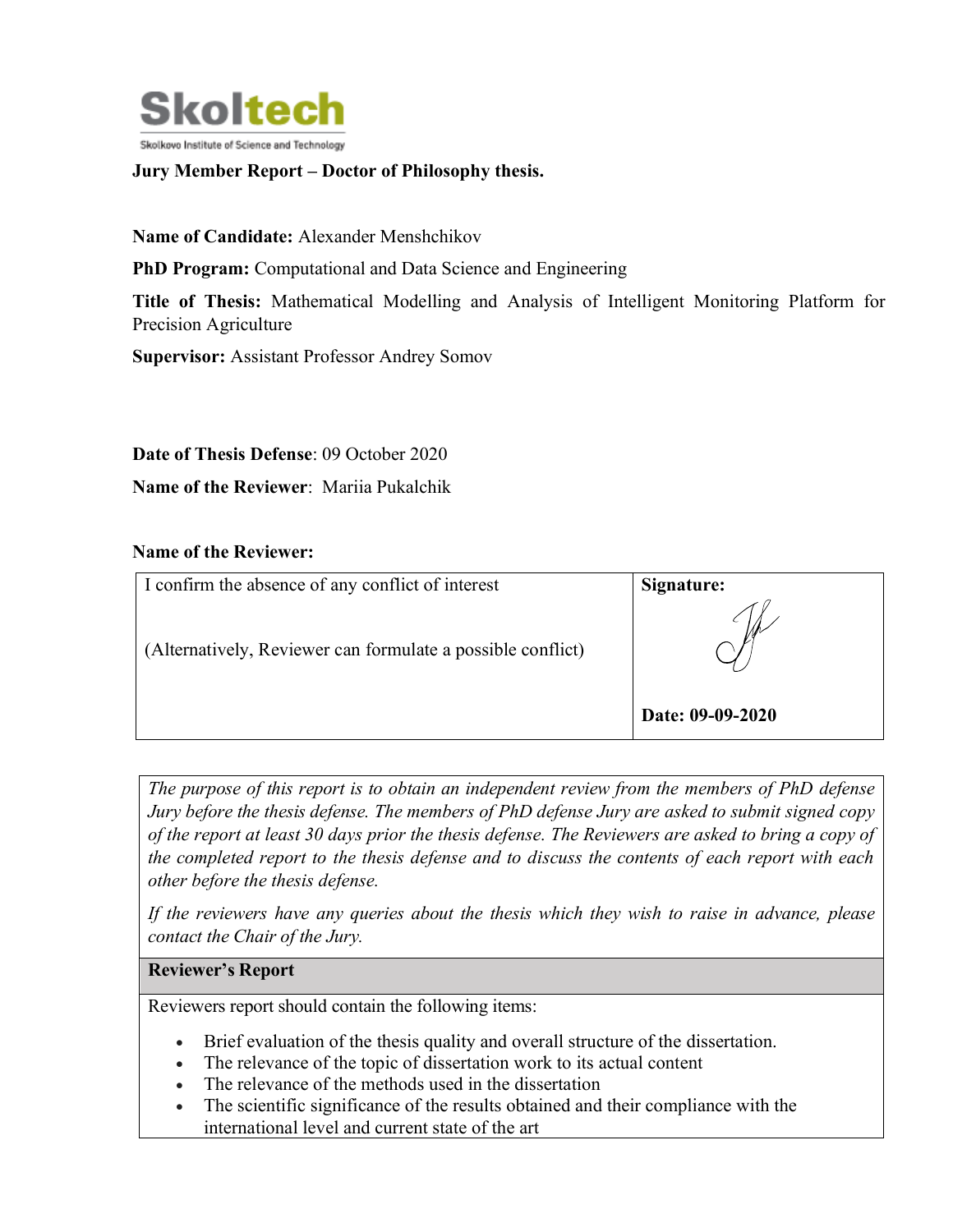- The relevance of the obtained results to applications (if applicable)
- The quality of publications

The summary of issues to be addressed before/during the thesis defense

During the Ph.D. study, Alexander conducted high-quality research on a wide variety of problems in the Internet of Things (IoT), applied mechanics, and precision agriculture. His primary focus was on developing and implementing data-driven approaches for real-time robust, and accurate semantic segmentation of harmful plants onboard of the Unmanned Aerial Vehicle (UAV). He reflected all obtained results in a clear and structured way. The topic of the dissertation is corresponding to its' actual content. The overall quality of the thesis is high, structure, and the style of narration and explanation of the results allow readers to understand the problematic aspects of the conducted research.

Alexander was able to set up a very extensive and comprehensive analysis of the state of the art and applied only modern Artificial Intelligence (AI) and optimization techniques to solve the problems. As an AI technology, he widely used Fully Convolutional Neural Networks (FCNN) for performing computer vision tasks such as segmentation for creating a smart portable monitoring system that allows detecting harmful plants as hogweed during the flight onboard of the UAV in the real-time. He trained several ANNs to predict plants growing in artificial systems. Thus, the computer vision system was subsequently approbated in the climate chamber in a greenhouse and on the autonomous vehicle. The development of this software was a major outcome of the thesis and for sure required a lot of work. The author demonstrated the efficiency and effectiveness of his approaches *in situ*. These studies demonstrate also the application of the methods and processes developed in the frame of the thesis in the real agricultural practice.

As an applied mechanics technology, he proposes the Morphing Wing prototype to prolong the flight distance of the UAV and improve its controllability. This subsystem was tested step-bystep from numerical investigation to experimental study in the aerodynamics laboratory. The obtained by implementation of morphing wing results are novel and have a vast potential for practical usage. All the methods mentioned above are highly relevant in current state-of-the-art research in precision agriculture, which is proved by recent developments in the modern agricultural companies and publications in the most recognizable journals. Since it can significantly improve the operation of the traditional agromonitoring platforms, which have limited capabilities for long-distance flight, and data-intensive computations onboard. The reduction of the overall power consumption leads to the prolongation of data-intensive calculations on board.

One of Alexander's research's critical features is that he implemented end-to-end solutions, so this opens the vast possibilities for direct industrial application of obtained results. He also paid attention to the universality of proposed approaches. Therefore, they are attractive to use in practice. The practical usefulness was proved in the Moscow region experiment, where developed Computer vision and Machine learning system allowed to determine hotspots spread of the hogweed in real-time during the flight. Since such an experiment is unique, then the obtained dataset is highly relevant for testing future similar industrial systems. Alexander's research connects the lab research with industrial applications. His research complements a comprehensive view of the plant localization in controlled environments and the wild. In particular, he proposed and created the system for automatical seed germination rate assessment;